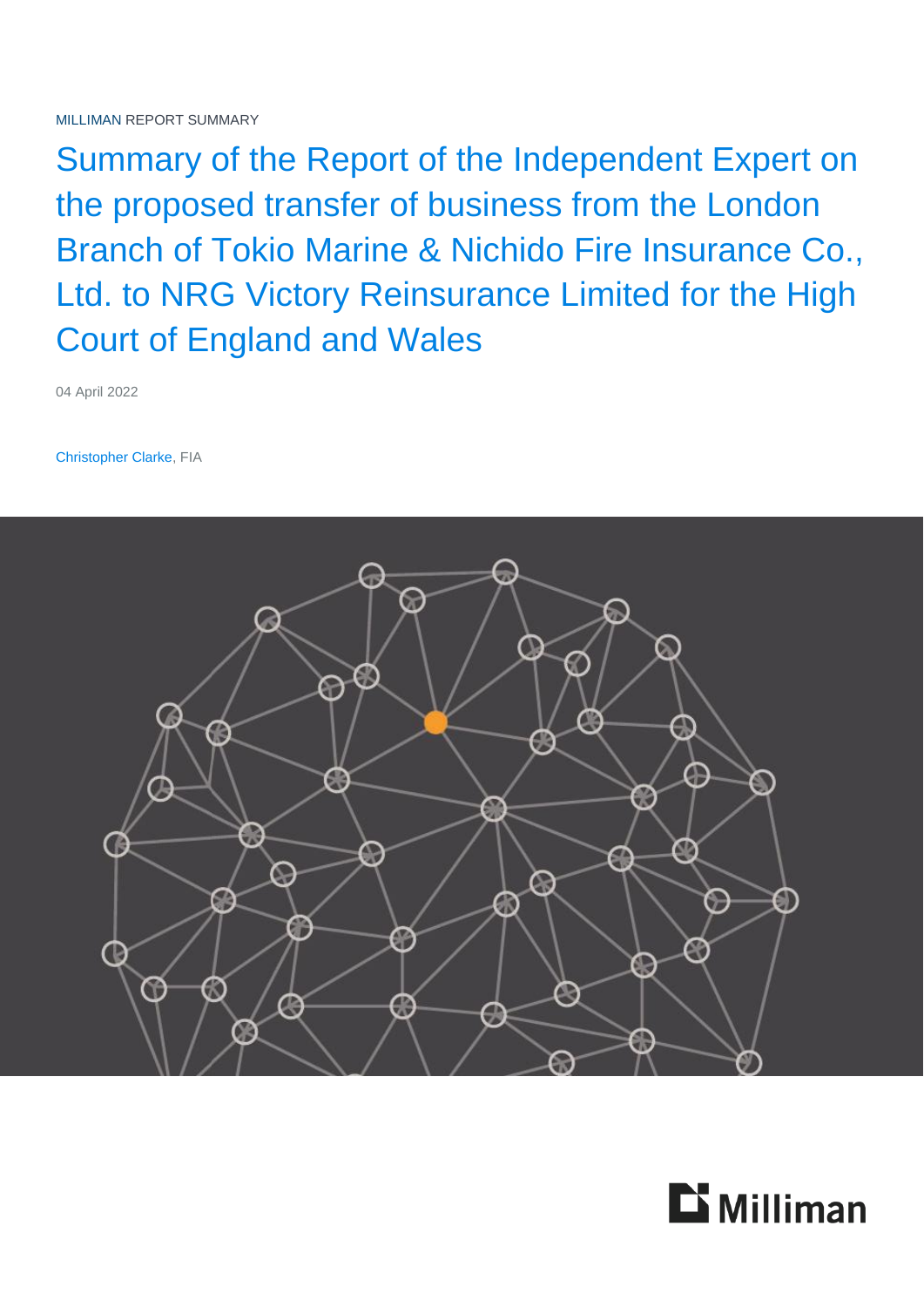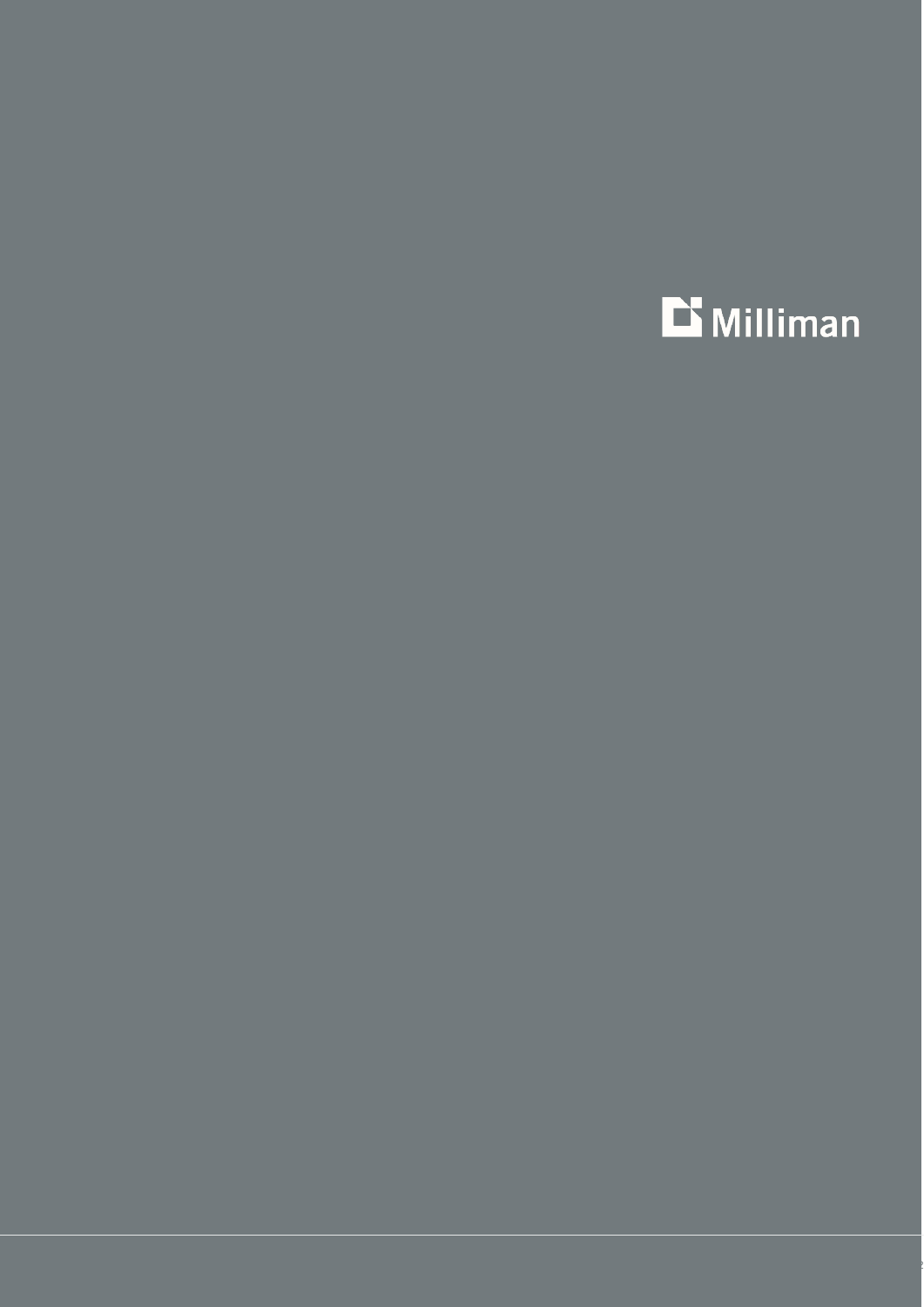# 1. About the Independent Expert's Report and this Summary

- 1.1 I, Christopher Clarke, am a Principal of Milliman LLP and a Fellow of the Institute and Faculty of Actuaries. I have been appointed as the independent expert to provide, in accordance with Part VII of the Financial Services and Markets Act 2000 ("**FSMA**"), a report (the "**Scheme Report**") on the potential impact of the proposed transfer (the "**Scheme**") on the policyholders of Tokio Marine & Nichido Fire Insurance Co., Ltd. ("**TMNF**") and of NRG Victory Reinsurance Limited ("**NRG**"). The Scheme Report is intended to assist the Court in assessing the likely effect of the proposed transfer on all affected policyholders, in particular to comment on possible materially adverse impacts in respect of the security of their benefits under their policies and the levels of service that they could expect to receive after the transfer.
- 1.2 In the Scheme Report, I comment only on the Scheme as presented and do not consider any possible alterations or alternative arrangements.
- 1.3 This is a summary (the "**Summary**") of the Scheme Report, dated 4 April 2022. The Summary is subject to the same limitations on its use as those set out in the Scheme Report. The Scheme Report contains the reasoning behind my conclusions, much of the detail of which I have omitted from this Summary. The Scheme Report also includes further information regarding TMNF and NRG (the "**Companies**"), which I have also not included within this Summary. While I am satisfied that this Summary provides an appropriate synopsis of the Scheme Report, reliance on this Summary alone could be misleading. Copies of the Scheme Report and any subsequent update can be obtained on the webpage dedicated to the Scheme that will be hosted by TMNF on its website (the "**Transfer Webpage**").
- 1.4 A document containing a description of the proposed Scheme is also available on the Transfer Webpage. Therefore, I have not included further description of the proposed Scheme within this Summary. Furthermore, by way of background, the Scheme Report includes material regarding the insurance regulatory environment in the UK and in Japan. Again, I have not included that material within this Summary, which instead focuses on what I perceive to be the likely effect of the proposed Scheme on the security and service levels provided to policyholders of TMNF and of NRG.

# 2. Who will be affected by the Scheme?

- <span id="page-2-0"></span>2.1 I have determined that the following policyholder groups might be affected by the proposed Scheme:
	- those policyholders of TMNF with policies that will be transferring to NRG under the Scheme (the "**Transferring Policyholders**");
	- the current policyholders of TMNF whose policies will not be transferred under the Scheme (the "**TMNF Non-Transferring Policyholders**"), including any **"Excluded Policies"** (policies that the Court determines shall not be transferred under the Scheme); and
	- the current policyholders of NRG.
- 2.2 I have assessed the circumstances, security and levels of service, separately for each of the groups of policyholders identified in paragraph [2.1](#page-2-0) above, and have then similarly considered the changes that the Scheme is likely to cause to those circumstances, security and levels of service. I do not believe that policyholders of any other insurance companies would be affected by the proposed Scheme.

# 3. Will the Scheme affect the Transferring Policyholders?

#### **SECURITY OF BENEFITS**

3.1 The Scheme will result in no changes to the terms and conditions of any policy being transferred by the Scheme (the "**Transferring Policies**"). The rights and obligations of TMNF under the Transferring Policies will be transferred, without alteration, to NRG.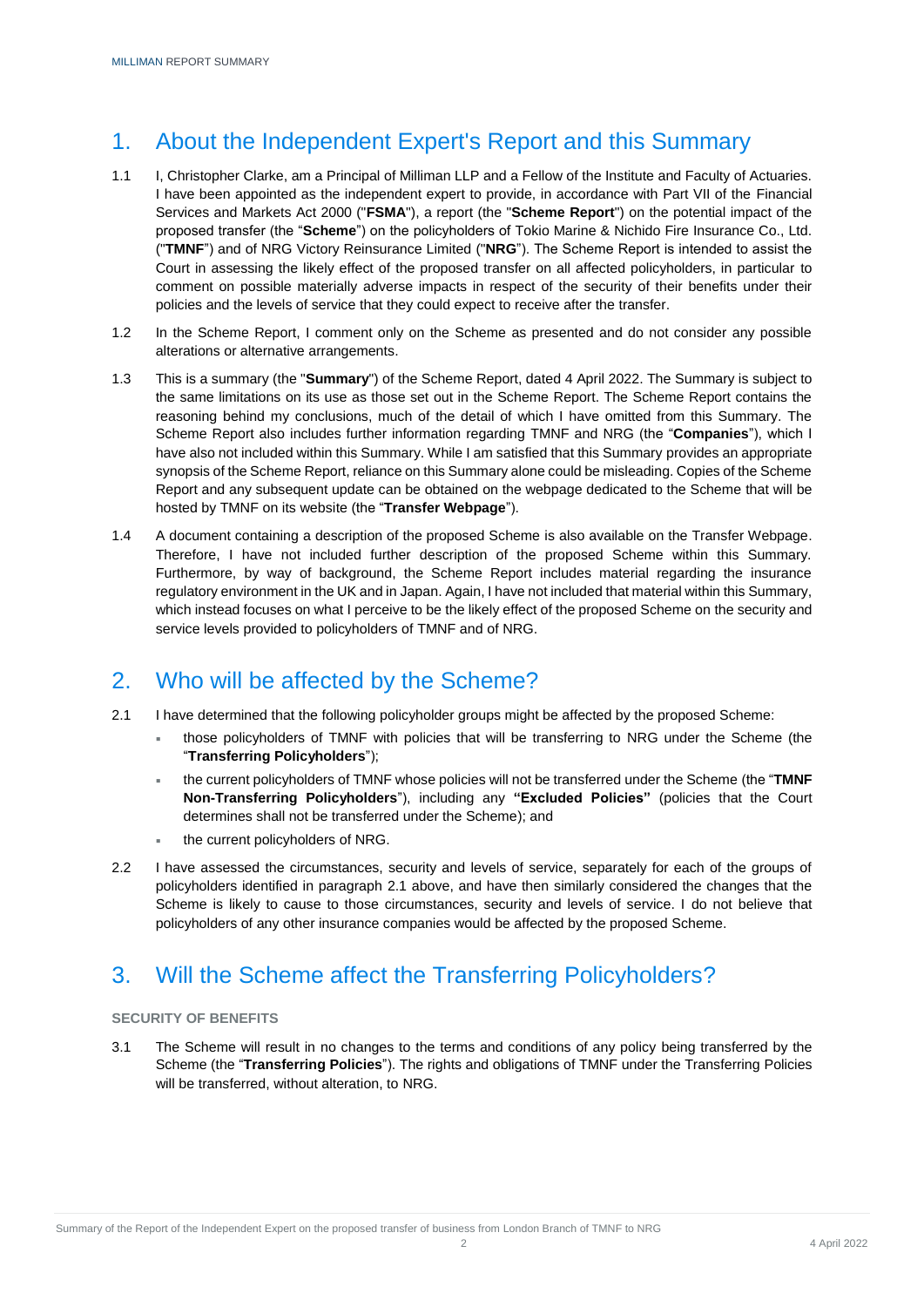- 3.2 I have reviewed the financial strength currently provided to the policyholders of the Transferring Policies (the **"Transferring Policyholders"**) by TMNF. I note that, whilst the Transferring Policyholders are policyholders of the London Branch of TMNF, the London Branch is not a distinct legal entity, and so I have considered the financial strength of TMNF generally rather than the London Branch in isolation. Based on my review of TMNF's audited accounts and regulatory capital as at 31 March 2021, I have concluded that it was a very well-capitalised<sup>1</sup> company as at that date. Whilst there are differences between the regulatory capital regimes in Japan and UK that prevent direct comparisons, based on information available to me, I believe it is reasonable to assume that, when comparing the financial strength of TMNF pre-Scheme to that of NRG post-Scheme, TMNF would also be a very well-capitalised company under the UK solvency regime.
- 3.3 I have also reviewed the financial strength of NRG, pre-Scheme, based on a review of its audited financial statements as at 31 December 2020, as well as updated financial information, including its regulatory Solvency Capital Requirement (**"SCR"**) calculation, as at 30 June 2021. Based on this, I have concluded that, as at 30 June 2021, NRG was also a very well-capitalised company.
- 3.4 I then considered the impact of the Scheme on the financial strength of NRG. The Transferring Policies currently benefit from a 100% reinsurance provided by National Indemnity Company (**"NICO"**). Under this contract (the **"Reinsurance Agreement"**) NICO pays all the claims of the Transferring Policies, up to a certain limit. The benefit of the Reinsurance Agreement will pass from TMNF to NRG under the Scheme. Although the Scheme will result in a significant increase in the gross liabilities of NRG, the existence of the Reinsurance Agreement means that the net of reinsurance liabilities will not increase significantly as a result of the Scheme. The Scheme will result in a small reduction in NRG's Capital Cover Ratio relative to its SCR as its SCR will increase as a result of the additional risks associated with the Transferring Policies (in particular the risk of the limit of the Reinsurance Agreement being exhausted, or of NICO defaulting), but these risks are modest and NRG will remain a very well-capitalised company post-Scheme.
- 3.5 Relative to regulatory capital requirements, I concluded that the Transferring Policies would be no worseoff as a result of the Scheme (i.e. they would move from one very well-capitalised company to another). However, given the differences in size and risk exposures between the two companies (i.e. TMNF is a very large company whose other exposures are very different to those of its London Branch, whereas NRG is a relatively smaller company whose existing exposures are of a similar type to those of the London Branch), I considered the results of some scenario tests to see whether, post-Scheme, NRG would be able to withstand adverse circumstances that TMNF, given its size, would be able withstand pre-Scheme. In each scenario, including those that considered an extreme increase in NRG's liabilities, NRG continued to meet its SCR to the extent that it could be considered a well-capitalised company.
- 3.6 I therefore concluded that the Transferring Policyholders will not be materially adversely affected due to relative differences in the financial strength of NRG post-Scheme to that of TMNF pre-Scheme.

#### **RISK PROFILE**

- 3.7 As noted above, if the Scheme is sanctioned, the Transferring Policyholders will move from a large, welldiversified insurer whose liabilities are mainly quite different to those of the Transferring Policies, to a smaller insurer whose portfolio is more concentrated and includes a significant amount of business that is of a similar type to the Transferring Policies. I concluded that, although the proposed Scheme will lead to some changes to the risk exposures of the Transferring Policies, this will not have a materially adverse impact on the security of the Transferring Policyholders' benefits, for the following reasons:
	- In practice, both pre- and post-Scheme the liabilities of the Transferring Policies are paid by NICO, which is a very large and financially strong insurer and the Transferring Policyholders' exposure to the risks of NICO will not change as a result of the Scheme.
	- In the event that the NICO reinsurance fails, or is exhausted, the Transferring Policyholders would become more materially exposed to the other risks of NRG. However, although the Transferring Policyholders would be adversely affected in those scenarios, even in the most extreme of the scenario tests considered (which would lead to the Reinsurance Agreement being exhausted), I would expect NRG to still be a well-capitalised company relative to its SCR.

*"more than sufficiently capitalised" denotes a Capital Cover Ratio between 120% and 149%;*

*"very well-capitalised" denotes a Capital Cover Ratio in excess of 200%.*

*<sup>1</sup> In this Summary, I have defined the following terms:*

*"sufficiently capitalised" denotes a Capital Cover Ratio between 100% and 119%;*

*"well-capitalised" denotes a Capital Cover Ratio between 150% and 199%, and*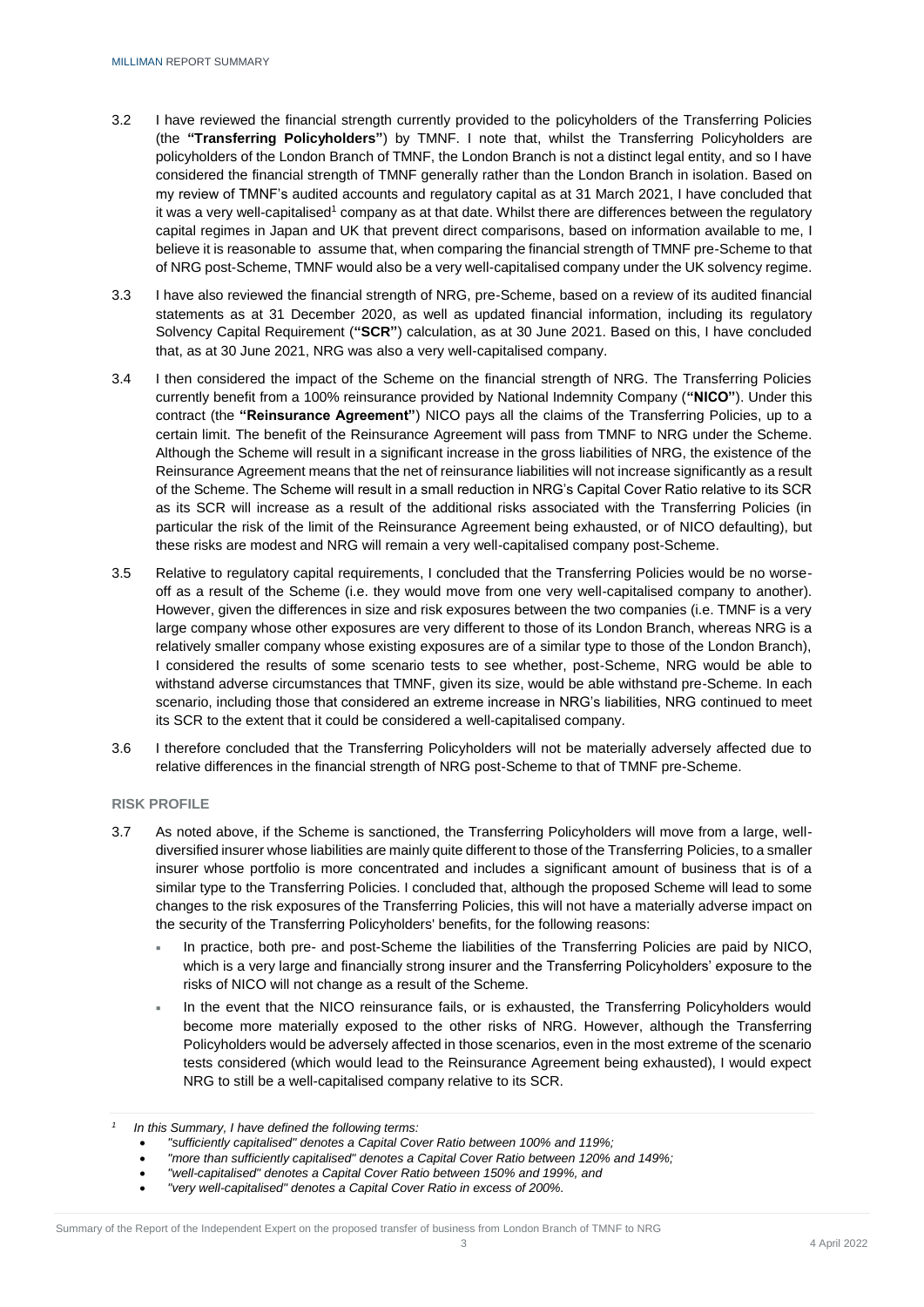As discussed below, the claims will continue to be handled by the same entities post-Scheme as pre-Scheme so there is no reason to think that any change in risk exposures would adversely affect service levels.

#### **POLICY SERVICING**

3.8 The administration of the Transferring Policies will be essentially unchanged as a result of the Scheme. Pursuant to the terms of the Reinsurance Agreement, claims arising from the Transferring Policies are currently administered by Resolute Management, Inc. (**"RMI"**) and Resolute Management Services Limited (**"RMSL"**), which are affiliate companies of NRG. RMI and RMSL will continue to handle the claims post-Scheme and there will be no change to claims systems or processes. The management of NRG has confirmed to me that there is no intention to change the approach to claims handling after the implementation of the Scheme.

#### **CONCLUSION**

3.9 I am satisfied that the Scheme will not affect in a materially adverse way either the security or the policy servicing levels of the Transferring Policyholders.

# 4. Will the Scheme affect the TMNF Non-Transferring Policyholders?

- 4.1 Post-Scheme, the position of the TMNF Non-Transferring Policyholders will be very little changed from that before the Effective Date. The liabilities of the Transferring Policies represent only a very small part of the existing gross reserves of TMNF, and nil on a net of reinsurance basis. The implementation of the Scheme will lead to TMNF paying a \$10 million fee to NRG, but this amount is very small in relation to the overall assets of TMNF. The TMNF Non-Transferring Policyholders will therefore experience essentially no change in financial strength as a result of the Scheme. There will also be no changes to the policy administration of the TMNF Non-Transferring Policyholders as a result of the Scheme.
- 4.2 If there are any Excluded Policies post the Effective Date (there are not currently expected to be any) then these will remain in TMNF. Although they will no longer be reinsured under the Reinsurance Agreement (as the benefit of that would have transferred to NRG), they will benefit from an indemnity provided by NRG (and guaranteed by NICO), and the policies would continue to be administered in the same way as currently. As such, the position of any Excluded Policies would be very similar to that before the Scheme.

#### **CONCLUSION**

4.3 I am satisfied that the Scheme will not affect in a materially adverse way either the security or the standards of policy servicing currently enjoyed by the TMNF Non-Transferring Policyholders, and by any holders of policies that become Excluded Policies.

### 5. Will the Scheme affect the existing policyholders of NRG?

#### **SECURITY OF BENEFITS**

5.1 As noted above, I concluded that the existing NRG policyholders currently benefit from the financial strength provided by a very well-capitalised company. NRG's estimates of its Capital Cover Ratios (relative to both its SCR and its own internal assessment of the capital needs), assuming the successful completion of the Scheme, suggest that NRG will continue to be a very well-capitalised company post-Scheme, although its Capital Cover Ratios will be slightly reduced. Given that the expected reductions in Capital Cover Ratios are only slight, and that the Capital Cover Ratios will still be very high (i.e. significantly above the threshold for a very well-capitalised company), I do not regard these reductions in Capital Cover Ratios to be materially adverse to the existing NRG policyholders. Furthermore, the scenario tests undertaken have illustrated that, even with the additional risks associated with the business of the Transferring Policies (the **"Transferring Business"**), NRG's financial position is robust enough to withstand remote outcomes and still meet its capital requirements.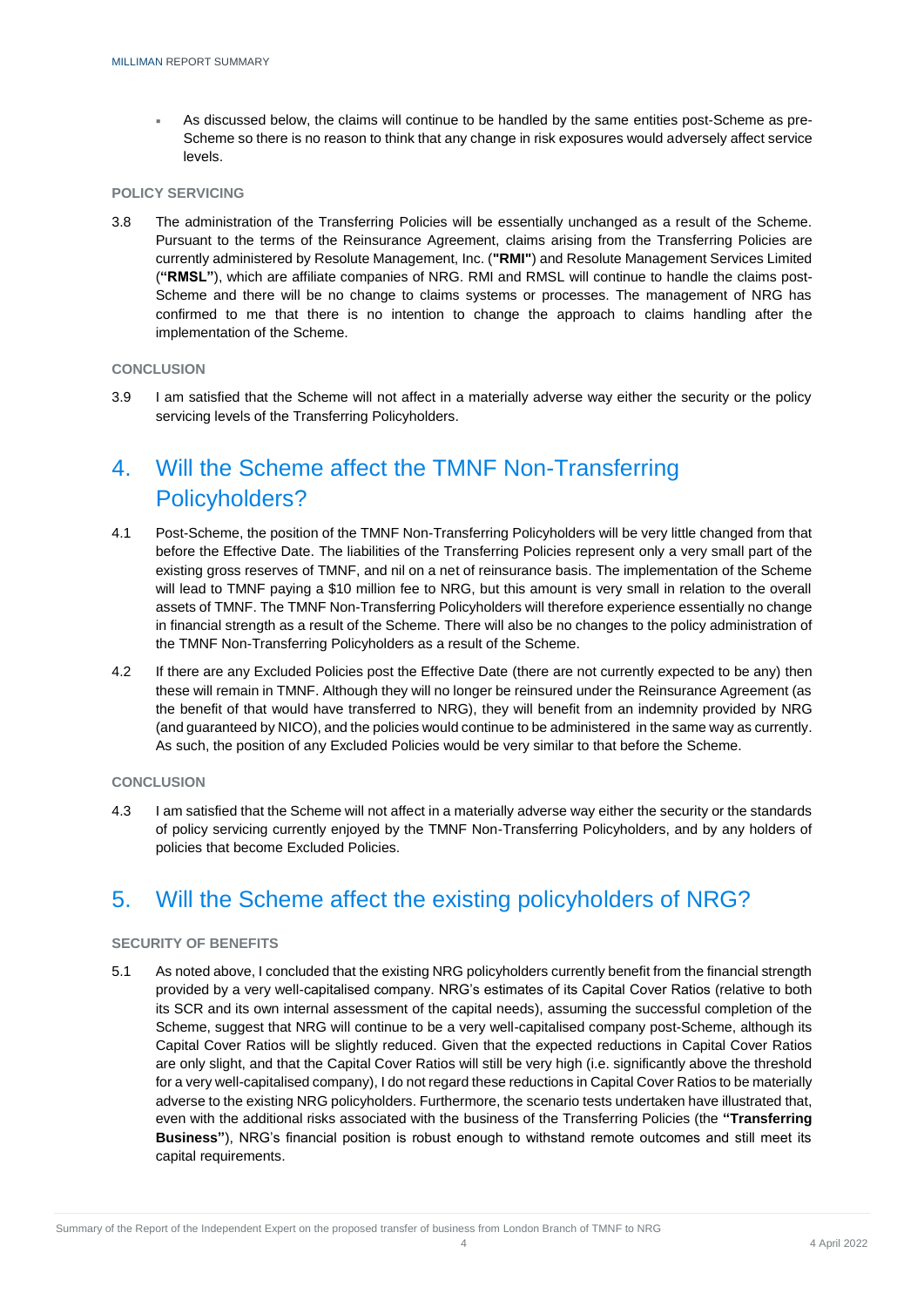#### **RISK PROFILE**

- 5.2 Post-Scheme, the existing policyholders of NRG will become exposed to the risks of the Transferring Business. The gross liabilities of the Transferring Business are predominantly US APH claims. US APH claims already make-up around 20% of the existing NRG portfolio, and APH claims more generally about 60% of the portfolio. After the Scheme is implemented, NRG's gross liabilities will be more concentrated in APH claims, with claims from the US becoming predominant.
- 5.3 As the Transferring Business is reinsured into NICO, the existing policyholders will become exposed to counterparty default risk with NICO. However, as NICO is large and financially strong, the counterparty risk associated with the reinsurance is slight.
- 5.4 The Scheme will make the gross liabilities of NRG more concentrated in APH exposures, albeit that NRG is currently already heavily exposed to APH claims. This reduced diversification does potentially leave the NRG policyholders more exposed were the gross APH reserves to deteriorate materially. However, as has been shown in the scenario tests, even in the event that the gross reserves for asbestos claims needed to double, the financial resources of NRG are such that it should be still be a well-capitalised company relative to its SCR. As such, I do not believe that the changes in risk exposures resulting from the Scheme will materially adversely affect the existing policyholders.

#### **POLICY SERVICING**

5.5 The existing arrangements for servicing and administering the policies held by existing policyholders of NRG will remain unchanged post-Scheme. Likewise, the terms and conditions of the existing NRG policies will remain unaltered post-Scheme.

#### **CONCLUSION**

5.6 I am satisfied that the Scheme will not affect in a materially adverse way either the financial security or the policy servicing levels of the existing NRG policyholders.

## 6. Other matters

#### **REINSURANCE**

- 6.1 I have considered the likely effects of the Scheme on the reinsurers whose reinsurance contracts cover the Transferring Business. All reinsurance contracts benefiting the Transferring Business will continue to provide the same benefit post-Scheme as pre-Scheme, albeit as reinsurers of NRG rather than TMNF. The amount of the liabilities of each external reinsurer of the Transferring Business will not change as a result of the Scheme. Further, the Scheme will not result in any changes to the way in which recoveries under TMNF's reinsurance programmes are administered, as these are already administered by RMSL (an affiliate company of NRG) and will continue to be so post-Scheme.
- 6.2 I concluded that I am satisfied that the Scheme will have negligible effect on the reinsurers of TMNF whose contracts of reinsurance cover the Transferring Business.

#### **WHAT WOULD HAPPEN WERE THE SCHEME NOT TO PROCEED?**

6.3 If the Scheme cannot be completed, then, as soon as practicable, TMNF will repatriate its liabilities to its head office in Japan and apply to have its London Branch de-authorised. The Transferring Business would continue to be reinsured under the Reinsurance Agreement and its claims administered by RMSL and RMI as currently.